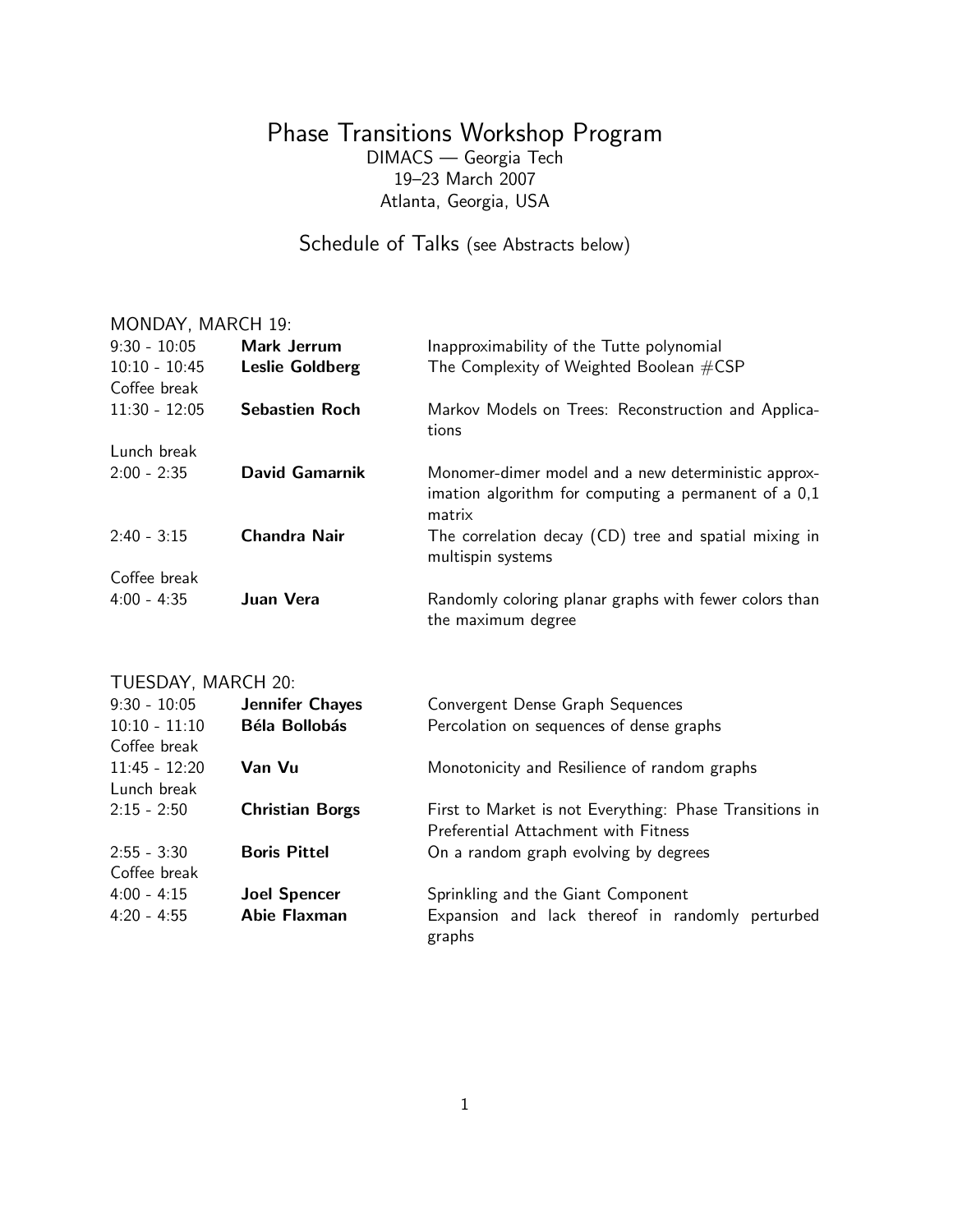| WEDNESDAY, MARCH 21: |                            |                                                                           |
|----------------------|----------------------------|---------------------------------------------------------------------------|
| $9:30 - 10:30$       | Andrea Montanari           | Survey: Belief Propagation, Cavity Method and Pure                        |
|                      |                            | Gibbs States in Combinatorial Problems                                    |
| Coffee break         |                            |                                                                           |
| $11:00 - 11:35$      | <b>Thierry Mora</b>        | Clustering and pairs of solutions in random Boolean<br>problems           |
| $11:40 - 12:15$      | Sekhar Tatikonda           | Mixing and clustering in message-passing schemes: A<br>Gibbs measure view |
| Lunch break          |                            |                                                                           |
| $2:15 - 2:50$        | <b>Dimitris Achlioptas</b> | On the solution space geometry of random CSPs                             |
| $2:55 - 3:30$        | <b>Silvio Franz</b>        | Interpolation inequalities and self-averaging identities in               |
|                      |                            | Random k-Sat and other spin systems                                       |

Coffee break

Free afternoon: Some excursion ideas – Aquarium, Piedmont Park and Botantical Gardens, Cyclorama

## THURSDAY, MARCH 22:

| $9:30 - 10:05$  | <b>Marek Biskup</b>  | Anomalous heat kernel decay for random walk among<br>random conductances |
|-----------------|----------------------|--------------------------------------------------------------------------|
| $10:10 - 10:45$ | <b>Peter Winkler</b> | Coordinate Percolation                                                   |
| Coffee break    |                      |                                                                          |
| $11:30 - 12:05$ | <b>Jeffrey Steif</b> | Stochastic domination and the Ising model                                |
| Lunch break     |                      |                                                                          |
| $2:00 - 2:35$   | Amin Coja-Oghlan     | Local limit theorems for the giant component                             |
| $2:40 - 3:15$   | <b>Alan Frieze</b>   | The cover time of random graphs                                          |
| Coffee break    |                      |                                                                          |
| $4:00 - 4:35$   | <b>Yuval Peres</b>   | Critical random graphs: diameter and mixing time                         |

## FRIDAY, MARCH 23:

| $9:30 - 10:05$  | Santosh Vempala           | The Complexity of Volume Computation: Annealing vs                               |
|-----------------|---------------------------|----------------------------------------------------------------------------------|
|                 |                           | Dispersion                                                                       |
| $10:10 - 10:45$ | Luis Rademacher           | Dispersion of Mass and Lower Bounds for Randomized<br>Algorithms                 |
| Coffee break    |                           |                                                                                  |
| $11:30 - 12:05$ | <b>Daniel Stefankovic</b> | Adaptive Annealing: A Near-optimal Connection be-<br>tween Sampling and Counting |
| Lunch break     |                           |                                                                                  |
| $1:30 - 2:05$   | <b>Prasad Tetali</b>      | Random walks for the discrete log problem                                        |
| $2:10 - 2:45$   | <b>Martin Dyer</b>        | Evolving a peer-to-peer network                                                  |
| Coffee break    |                           |                                                                                  |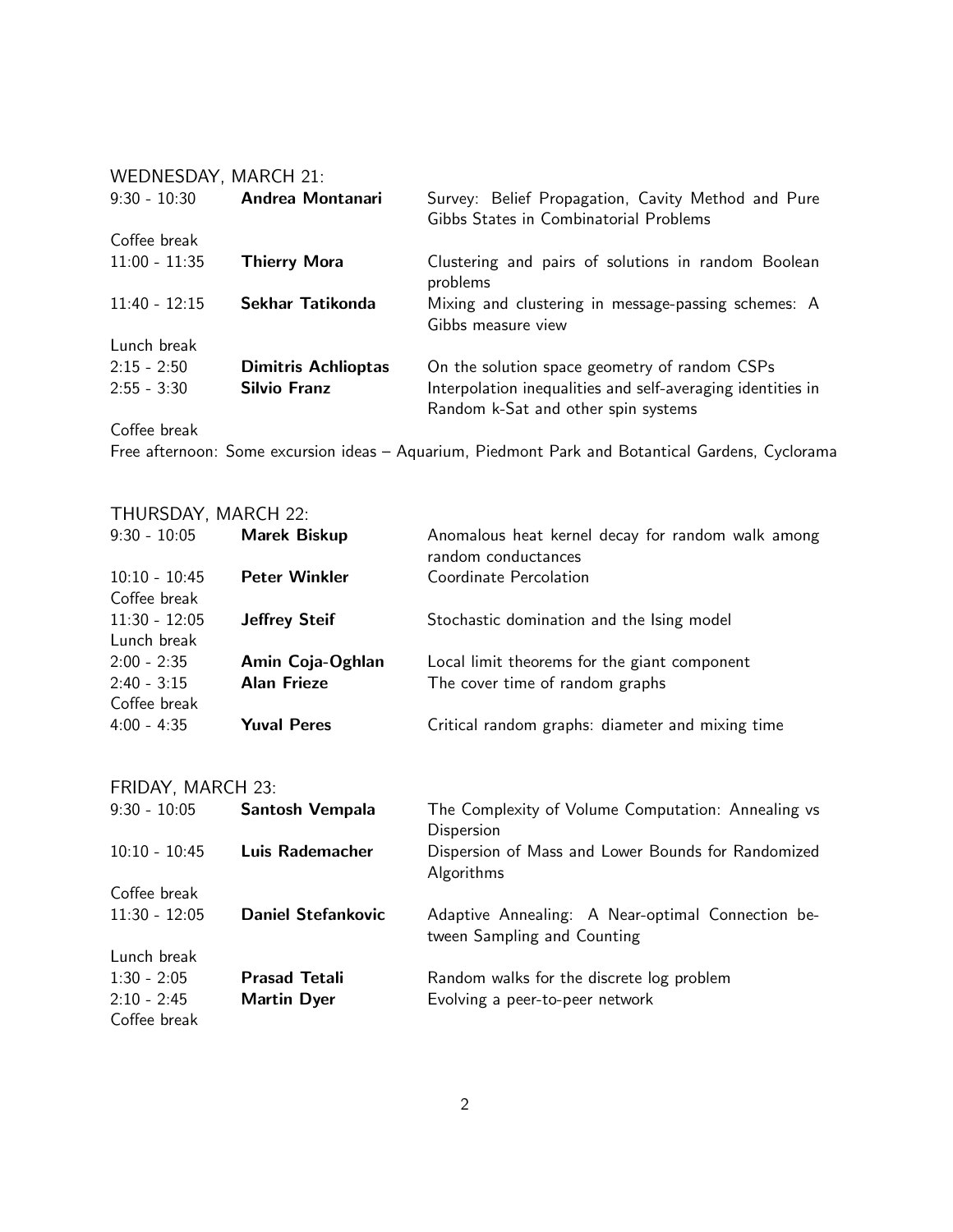## Abstracts

## Dimitris Achlioptas (UC Santa Cruz)

#### On the solution space geometry of random CSPs

For a number of random constraint satisfaction problems, such as random k-SAT and random graph coloring, we now have excellent estimates of the largest constraints-to-variables ratio for which they have solutions. These estimates imply that all known polynomial- time algorithms stop finding solutions much before solutions cease to exist. To understand the origin of this phenomenon we study the evolution of the structure of the space of solutions in random CSPs as constraints are added. In particular, we will survey both what physicists hypothesize happens in this evolution, and what has been rigorously proven so far. We will see that the rigorous results are both in agreement with the physics predictions and help demystify Survey Propagation, an extremely successful heuristic proposed by physicists for random CSPs.

## Marek Biskup (UCLA)

## Anomalous heat kernel decay for random walk among random conductances

I will consider the random walk on  $Z^d$  driven by a field of random i.i.d. conductances. The law of the conductances is bounded from above; no restriction is posed on the lower tail (at zero) except that the bonds with positive conductances percolate. The presence of very weak bonds allows the random walk in a finite box mix pretty much arbitrarily slowly. However, when we focus attention on the return probability to the starting point – i.e., the heat-kernel – it turns out that in dimensions  $d=2,3$  the decay is as for the simple random walk. On the other hand, in d<sub>L</sub>4 the heat- kernel at time  $2n$  may decay as slowly as  $o(1/n^2)$  and in  $d=4$  as slowly as  $O(n^{-2}log n).$  These upper bounds can be matched arbitrarily closely by lower bounds in particular examples. Despite this, the random walk scales to Brownian motion under the usual diffusive scaling of space and time.

Based on joint works with N. Berger, C. Hoffman, G. Kozma and T. Prescott.

Béla Bollobás (Cambridge University and University of Memphis) Percolation on sequences of dense graphs

Christian Borgs (Microsoft Research) First to Market is not Everything: Phase Transitions in Preferential Attachment with Fitness

Jennifer Chayes (Microsoft Research) Convergent Dense Graph Sequences

Amin Coja-Oghlan (Humboldt University) Local limit theorems for the giant component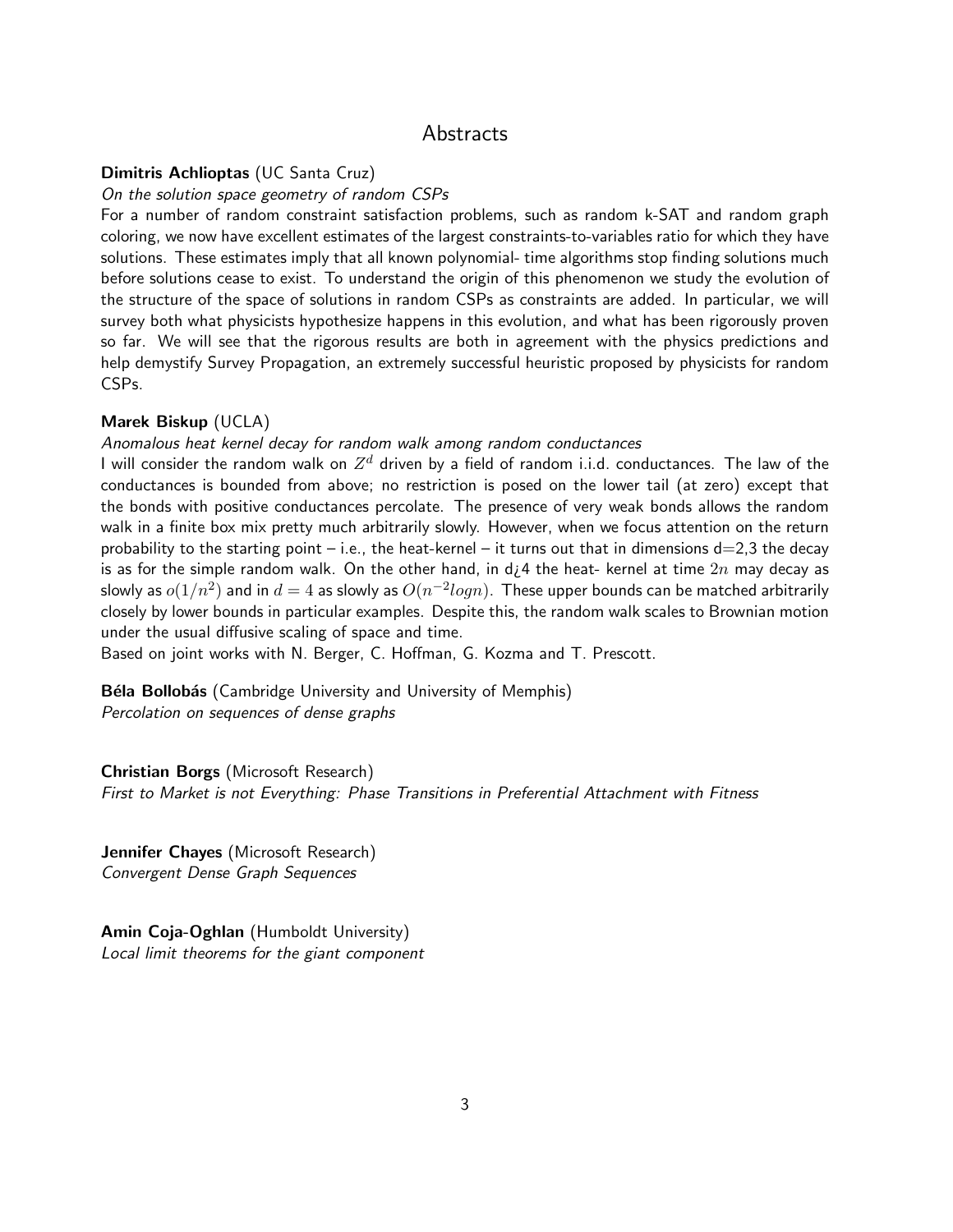## Abraham Flaxman (Microsoft Research)

## Expansion and lack thereof in randomly perturbed graphs

Abstract: This talk will investigate the expansion properties of randomly perturbed graphs. These graphs are formed by, for example, adding a random 1-out or very sparse Erdős-Rényi graph to an arbitrary connected graph. When any connected n-vertex base graph is perturbed by adding a random 1-out then, with high probability, the resulting graph has expansion properties. When the perturbation is by a sparse Erdős-Rényi graph, the expansion of the perturbed graph depends on the structure of the base graph. The same techniques also apply to bound the expansion in the small worlds graphs described by Watts and Strogatz in [Nature 292 (1998), 440–442] and by Kleinberg in [Proc. of 32nd ACM Symposium on Theory of Computing (2000), 163–170]. Analysis of Kleinberg's model reveals a phase transition: the graph stops being an expander exactly at the point where a decentralized algorithm is effective in constructing a short path. The proofs of expansion rely on a way of summing over subsets of vertices which allows an argument based on the First Moment Method to succeed.

## Alan Frieze (CMU)

## The cover time of random graphs

We give asymptotically precise estimates for the cover time of random graphs and digraphs drawn from various distributions: Random Regular Graphs;  $G(n, p)$ ; The Giant Component of  $G(n, p)$ ; The Preferential Attachment Graph; The Random Digraph  $D(n, p)$ .

Joint work with Colin Cooper.

#### David Gamarnik (MIT)

## Monomer-dimer model and a new deterministic approximation algorithm for computing a permanent of a 0,1 matrix.

We construct a deterministic approximation algorithm for computing a permanent of a 0,1 matrix to within a multiplicative factor  $(1+eps)^n$ , for arbitrary positive constant eps. When the graph underlying the matrix is a constant degree expander our algorithm runs in polynomial time (PTAS). In the general case the running time of the algorithm is sub exponential  $e^{O(n^{2/3}\log^3 n)}$  For the class of graphs which are constant degree expanders the first result is an improvement over the best known approximation factor  $e^{n}$ . Our results use a recent deterministic approximation algorithm for computing a partition function of a monomer-dimer model, and Jerrum-Vazirani expander decomposition method. Joint work with Dmitriy Katz.

### Leslie Ann Goldberg (University of Liverpool)

#### The Complexity of Weighted Boolean  $\#CSP$

This work gives a dichotomy theorem for the complexity of exactly computing the partition function of a weighted Boolean constraint satisfaction instance. The problem is parameterised by a fixed "constraint language" which is the set of weighted relations that may be used to constrain an instance. We show that the partition function can be computed in polynomial time if either

(1) every weighted relation in the constraint language is "of product type", or

(2) every weighted relation in the constraint language is "pure affine".

For every other fixed constraint language, computing the partition function is  $#P$ -hard.

Joint work with Martin Dyer and Mark Jerrum.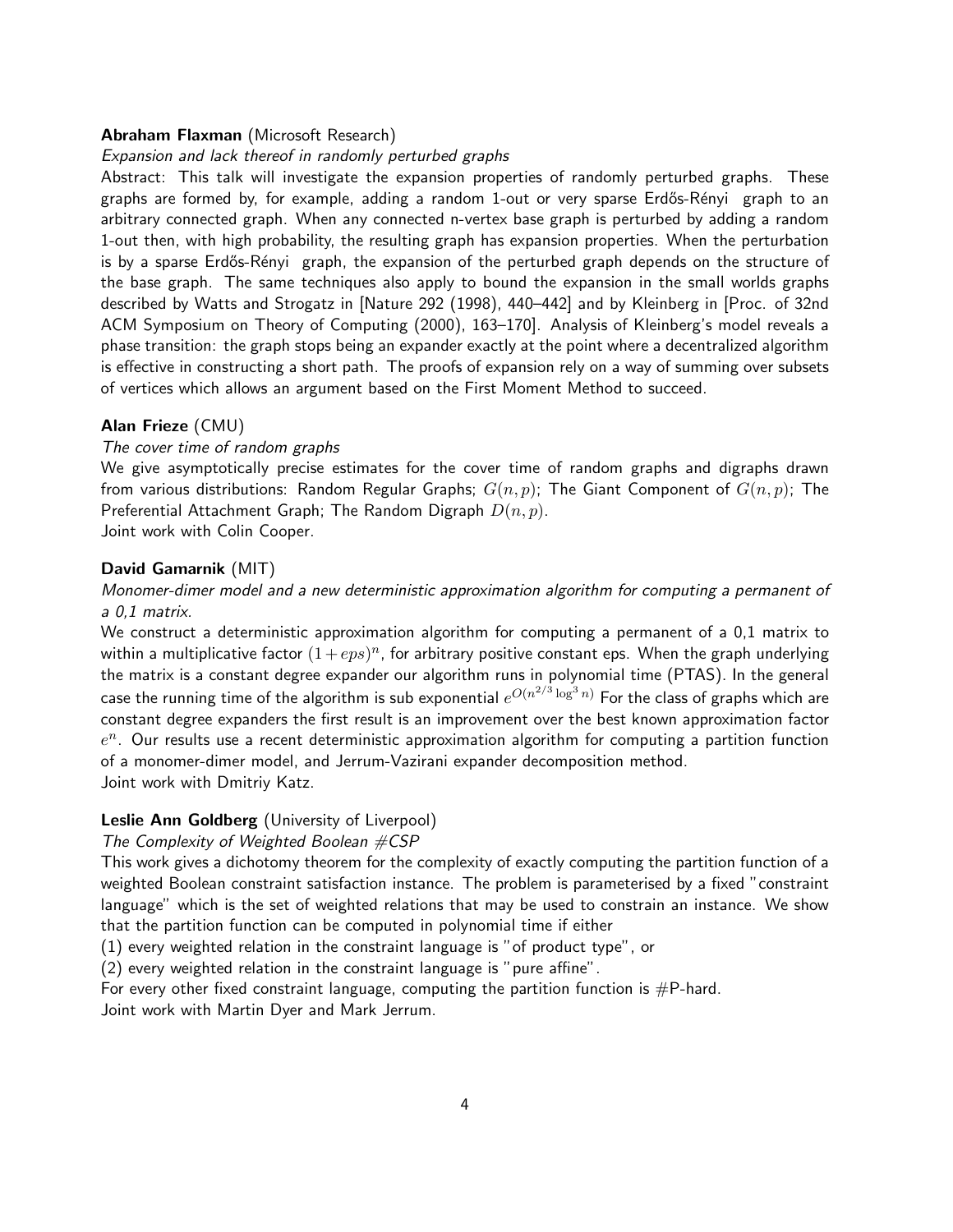## Mark Jerrum (Queen Mary)

## Inapproximability of the Tutte polynomial

The (classical) Tutte polynomial of a graph  $G$  is a two-variable polynomial  $T(G; x, y)$  that encodes much information about G. The number of spanning trees in G, the number of acyclic orientations of  $G$  and the partition function of the  $q$ -state Potts model are all specialisations of the Tutte polynomial. From a complexity-theoretic point of view, "mapping the Tutte plane" amounts to determining the computational complexity of evaluating  $T(G; x, y)$ , given G, for each rational pair  $(x, y)$ . For exact computation, the mapping was done in detail by Jaeger, Vertigan and Welsh. For approximate computation (within specified relative error) much less was known. I'll report on recent work with Leslie Goldberg (Liverpool) that makes some progress in this direction.

## Andrea Montanari (Stanford)

## Belief Propagation, Cavity Method and Pure Gibbs States in Combinatorial Problems

Consider the uniform measure over satisfying assignments of a  $k$ -satisfiability formula, or the sizeweighted measure over independent sets of a graph. Belief propagation and the cavity method provide heuristic estimates for the marginals of such distribution. They both are based on a remarkable assumption on the structure of the corresponding measure, prescribing a precise form of (approximate) factorization according to the underlying graph. I will discuss conditions for the assumption to hold. This will bring up the connection with pure states, and 'clusters' of solutions in constraint satisfaction problems.

#### Thierry Mora (Universit Paris-Sud)

## Clustering and pairs of solutions in random Boolean problems

One of the most striking predictions of the statistical physics analysis of random constraint satisfactions problems is the existence of a clustering phenomenon, by which the space of solutions divides itself into many connected components far from each other. In order to investigate this geometrical property, we introduce the notion of x-satisfiability: a problem is x-satisfiable if there exist two solutions separated by a relative distance x, i.e. differing by a proportion x of variables. Using first and second moment methods, I will show how the existence of a gap in the distance spectrum can be proved rigorously in the k-satisfiability problem, for k large enough. This means that one can find pairs of solutions close to each other, and around  $x=1/2$ , but that a whole range of intermediate distances is inaccessible. I will then show how to yield an arguably exact value of the x-satisfiability threshold in the simpler case of random  $k$ -XORSAT using message-passing techniques.

### Chandra Nair (Microsoft Research

The correlation decay (CD) tree and spatial mixing in multispin systems

## Yuval Peres (Microsoft Research and UC Berkeley)

#### Critical random graphs: diameter and mixing time

Let  $C_1$  denote the largest connected component of the critical Erdős-Rényi random graph  $G(n, 1/n)$ . We show that, typically, the diameter of  $C_1$  is of order  $n^{1/3}$  and the mixing time of the lazy simple random walk on  $C_1$  is of order  $n$ . The latter answers a question of Benjamini, Kozma and Wormald. These results extend to clusters of size  $n^{2/3}$  of  $p\text{-}$ bond percolation on any  $d\text{-}$ regular  $n\text{-}$ vertex graph where such clusters exist, provided that  $p(d-1) \leq 1$ .

Joint work with Asaf Nachmias.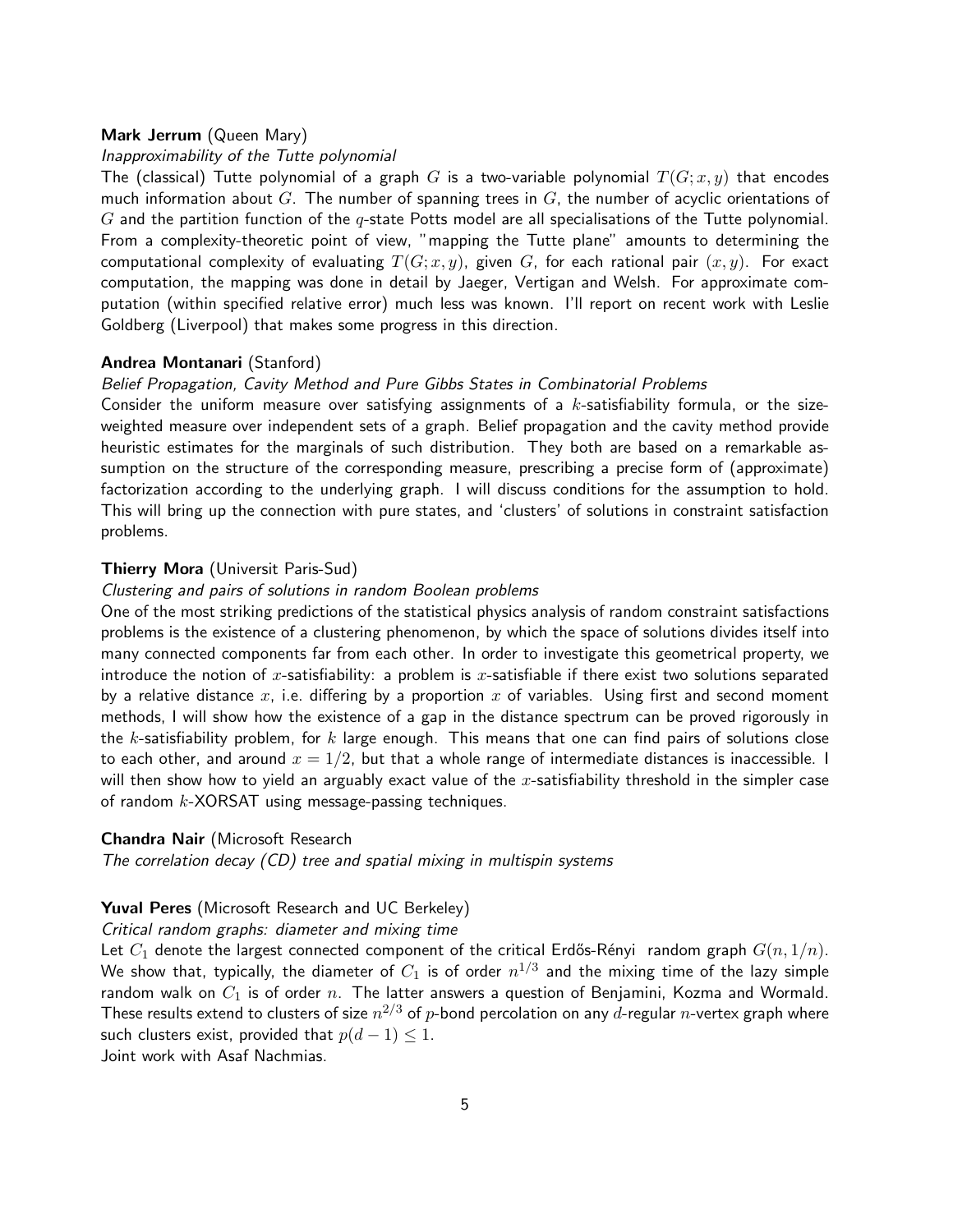### **Boris Pittel** (Ohio State University)

### On a random graph evolving by degrees.

We consider a random (multi)graph process  $\{G_a(n,m)\}$  on a vertex set  $[n]$ , which is the special case of a more general graph process put forth by Laci Lovász a few years ago.  $G_a(n, 0)$  is empty, and  $\mathsf{G}_a(n,m+1)$  is obtained from  $G_a(n,m)$  by inserting a new edge  $e$  at random: given  $G_a(n,m)$ ,  $e$  joins two currently disjoint vertices,  $i$  and  $j$ , with probability proportional to  $(d(i) + a)(d(j) + a)$ , where  $d(i)$ ,  $d(j)$  are the degrees of i, j, and  $a > 0$  is a fixed parameter. (The limiting case  $a = \infty$  is the Erdős-Rényi process.) We show that whp  $G_a(m, n)$  contains a unique giant component iff  $c = 2m/n$ exceeds  $c(a) = a/(a+1)$ , and the size of the giant is asymptotic to  $n\{1 - [(a+c^*)/(a+c)]^a\}$ , where  $c^* < c(a)$  satisfies  $c/(a+c)^{2+a} = c^*/(a+c^*)^{2+a}.$  The multigraph  $MG_a(n,m)$  version becomes whp connected once  $m>>n^{1+1/a}$ .

## Luis Rademacher (MIT)

#### Dispersion of Mass and Lower Bounds for Randomized Algorithms

How much can randomness help computation? Motivated by this general question and by volume computation, one of the few instances where randomness provably helps, we analyze a notion of dispersion and connect it to asymptotic convex geometry. We obtain a nearly quadratic lower bound on the complexity of randomized volume algorithms for convex bodies in  $R^n$  (the current best algorithm has complexity roughly  $n^4$ , conjectured to be  $n^3)$ . Our main tools, dispersion of random determinants and dispersion of the length of a random point from a convex body, are of independent interest and applicable more generally; in particular, the latter is closely related to the variance hypothesis from convex geometry. This geometric dispersion also leads to lower bounds for matrix problems and property testing.

## Sebastien Roch (UC Berkeley)

#### Markov Models on Trees: Reconstruction and Applications

Markov models on trees arise naturally in many fields, notably in molecular biology - as models of evolution; in statistical physics - as models of spin systems; and in networking - as models of broadcasting. In this talk, I will discuss various inference problems motivated especially by applications in statistical phylogenetics, i.e. the reconstruction of evolutionary histories of organisms from their molecular sequences. In particular, I will consider the "root reconstruction" problem: how accurately can one guess the value at the root of the tree, given the state at the leaves? I will focus on recent work establishing new conditions for the impossibility of such reconstruction. I will also discuss the related "phylogenetic reconstruction" problem: given enough samples at the leaves, can one reconstruct the tree that generated this data and, if so, how efficiently? I will present a recent result on a sharp transition in the number of samples required to recover the tree topology, using a connection to the root reconstruction problem above. Time permitting, I will describe briefly connections to computational learning theory and network tomography as well.

Joint work with S. Bhamidi, C. Borgs, J. Chayes, C. Daskalakis, E. Mossel, and R. Rajagopal.

## Joel Spencer (NYU)

## Sprinkling and the Giant Component

The uniqueness of the Erdős-Rényi giant component should be obvious as two giant components would be highly unstable. Despite a plethora of proofs, none seems to be easy. I still don't know an easy one but I'll discuss one that takes advantage of the high instability by using sprinkling.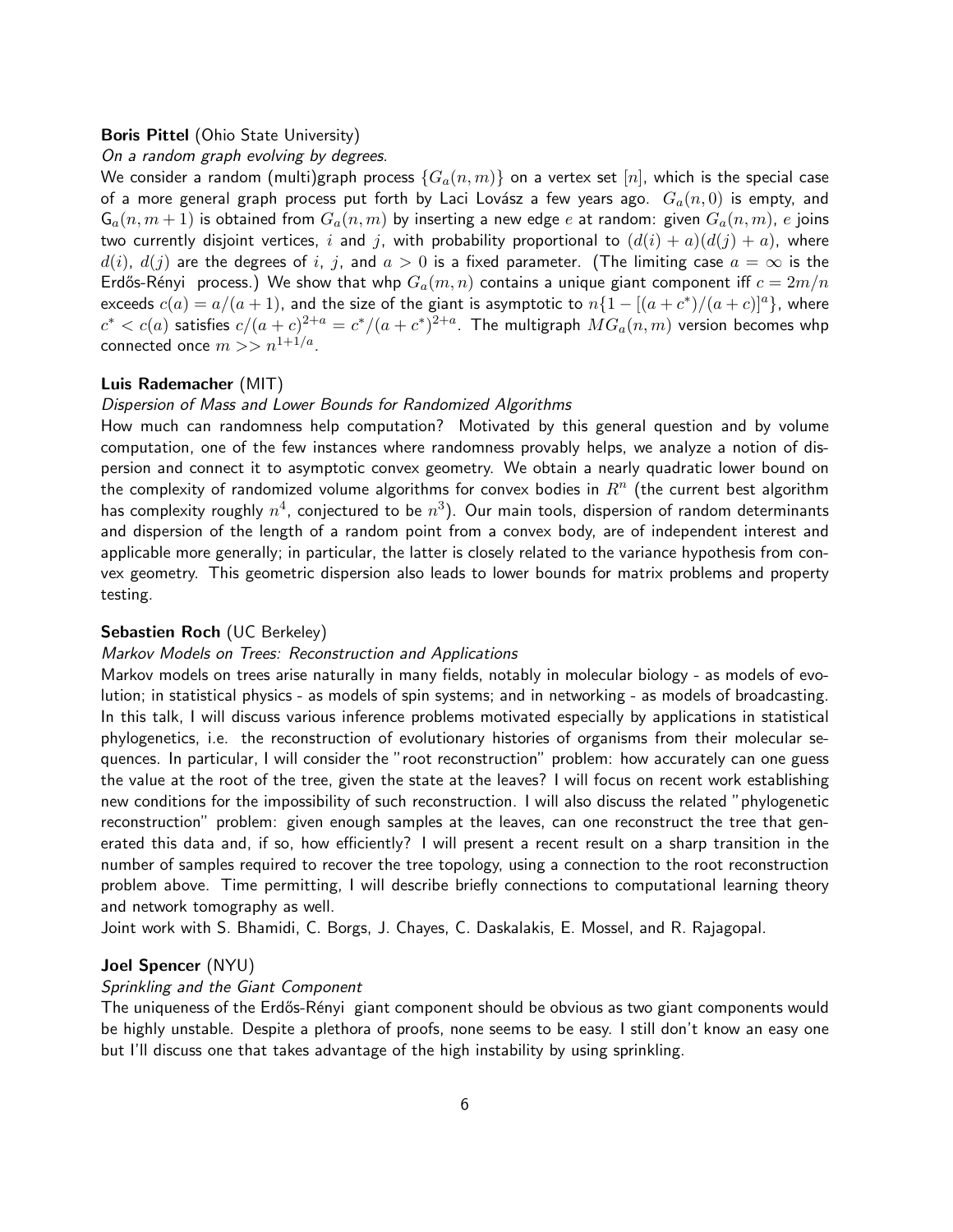## Daniel Stefankovic (University of Rochester)

## Adaptive Annealing: A Near-optimal Connection between Sampling and Counting

We present a near-optimal reduction from approximately counting the cardinality of a discrete set to approximately sampling elements of the set. Our result is set in the framework of approximating the partition function  $Z$  of a discrete system, such as the Ising model, the matchings, or colorings of a graph. The typical approach to estimating the partition function  $Z(\beta)$  at some desired (inverse) temperature  $\beta^*$  is to define a sequence, which we call a *cooling schedule,*  $\beta_0=0<\beta_1<\ldots<\beta_\ell=\beta^*$  where  $Z(0)$  is trivial to compute and the ratios  $Z(\beta_{i+1})/Z(\beta_i)$  are easy to estimate by sampling from the distribution corresponding to  $Z(\beta_i)$ . Previous approaches required a cooling schedule of length  $O^*(\ln A)$  where  $A = Z(0)$ , thereby ensuring that each ratio  $Z(\beta_{i+1})/Z(\beta_i)$  is bounded. We present a cooling schedule of length  $O^*(\sqrt{\ln A})$ . For well-studied problems such as estimating the partition function of the Ising model, or approximating the number of k-colorings or matchings of a graph, our cooling schedule is of length  $O^*(\sqrt{n})$ , which yields an overall savings of  $O^*(n)$  in the running time of the approximate counting algorithm compared to previous results.

Joint work with Santosh Vempala and Eric Vigoda.

### Jeff Steif (Chalmers)

## Stochastic domination and the Ising model

(1). We show that the plus and minus states for the Ising model on  $Z^d$  dominate the same set of product measures. We show that this latter fact however completely fails on the homogenous 3-ary tree.

(2). While it is known that the plus states for different temperatures on  $Z^d$  are never stochastically ordered, on the homogenous 3-ary tree, almost the complete opposite is the case.

(3). On  $Z^d$ , the set of product measures which the plus state for the Ising model dominates is strictly decreasing in the interaction parameter.

(4). An FKG exchangeable finite process dominates a product measure if and only the relevant inequality holds for the event of all 0's.

(5). Extending these results to an amenable/nonamenable dichotomy would be interesting.

This is based on joint work with Tom Liggett.

## Sekhar Tatikonda (Yale)

### Mixing and clustering in message-passing schemes - A Gibbs measure view

The belief propagation algorithm and its variants have recently been shown to work quite well on hard constraint satisfaction problems. Survey propagation is one such algorithm that has been developed for solving the k-SAT problem. This algorithm is based on two hypotheses deriving from the replica symmetry breaking theory developed for the statistical mechanics of spin glasses. The first is that the solutions of constraint satisfaction problems near threshold organize into disjoint clusters. The second is that within each cluster there is spatial mixing. In this paper we show that both hypotheses hold for a large class of constraint satisfaction problems including the  $k$ -SAT problem. Our approach is based on examining an appropriate infinite site Gibbs measure. Each cluster corresponds to a different extremal measure. Thus the so-called greedy threshold is equivalent to the Gibbs measure uniqueness threshold. Below this threshold there is one cluster and above it there are many.

Prasad Tetali (Georgia Tech) Random walks for the discrete log problem